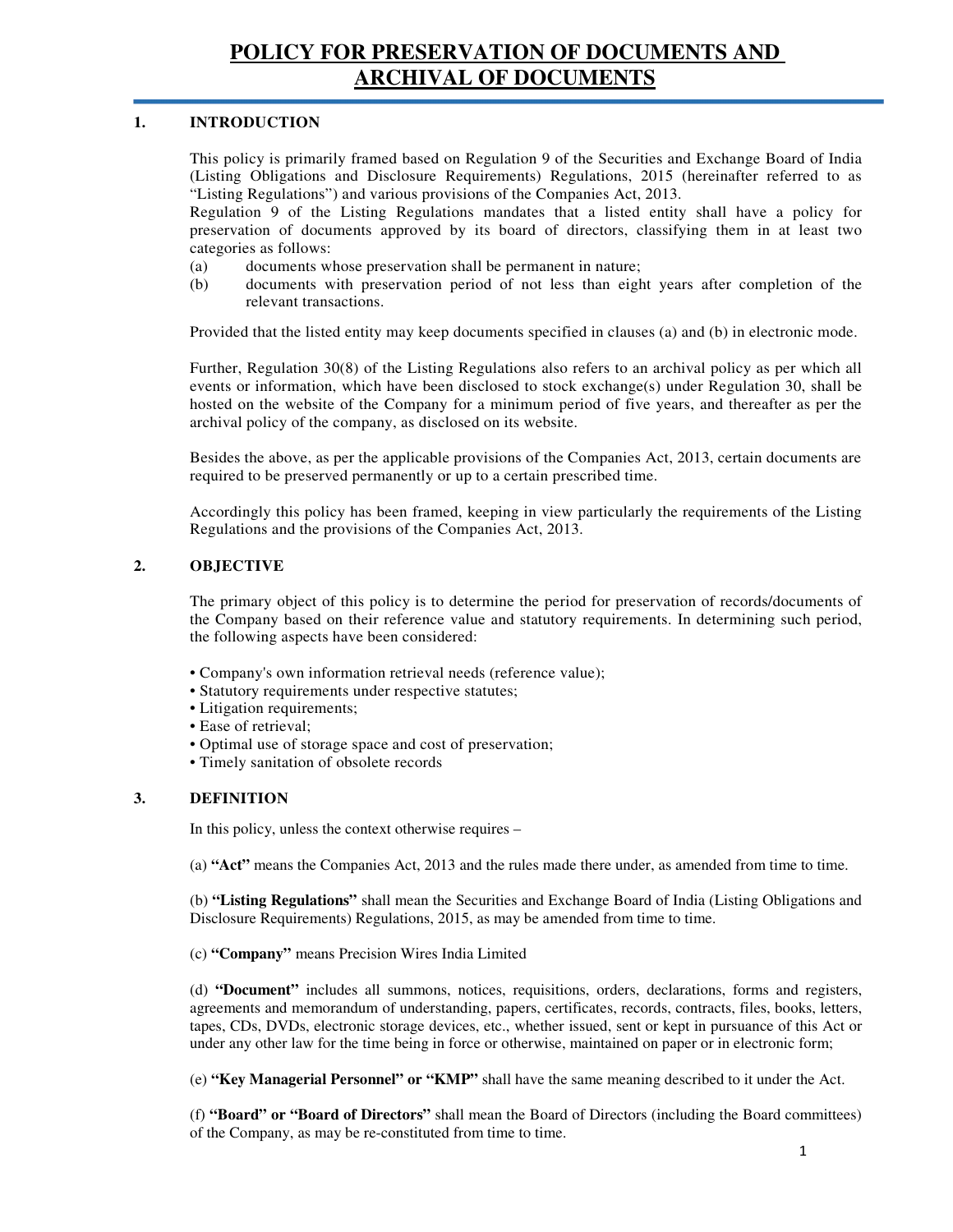(g) **"Financial Year"** shall have the same meaning described to it under the Act.

(h) **"Electronic Form"** with reference to information means any information generated, sent, received or stored in media, magnetic, optical, computer memory, micro film, computer generated micro fiche or similar device. All other words and expressions used but not defined in this policy but defined in the Act, the SEBI Act, 1992, the Securities Contracts (Regulation) Act, 1956, the Depositories Act, 1996 and/ or the rules and regulations made thereunder shall have the same meaning as respectively assigned to them in such acts or rules or regulations or any statutory modification or re-enactment thereto, as the case may be..

### **4. SCOPE**

These guidelines will be valid for determining the preservation period for to all the documents, in electronic or physical form, and will be applicable to all the locations of the Company.

## **5. PRESERVATION POLICY**

The following documents required be preparing and maintaining under the Companies Act, 2013 and SEBI (Listing Obligations and Disclosure Requirements) Regulations, 2015 shall be preserved for such period as mentioned against each item in the table. Annexure 1 of this policy contain the details of Documents whose preservation shall be permanent in nature, subject to the modifications, amendments, additions or deletions or any changes made therein from time to time. Provided that the Company shall also preserve all such modifications, amendments, additions or deletions in the Documents permanently.

Annexure 2 of this policy contains the details of documents whose preservation shall be shall be temporary in nature and shall be maintained in the following manner:

▪ All such documents having preservation period of 8 (eight) years or period as per applicable laws, shall be preserved for such period as prescribed under the applicable laws but not less than 8 (eight) years.

▪ All other documents for which the period of preservation is not prescribed under any laws shall be preserved for a minimum period of 8 (eight) years or any such specific period as the Company deems necessary, as may be mentioned against each item.

## **6. MODE OF PRESERVATION**

Records/documents may be preserved either physically or in electronic form.

The preservation location will be the concerned department. If the location is other than the concerned department, the same should be documented and kept in a file for reference purpose in the respective department. In case of critical documents which need to be preserved for very long periods or permanently, the same shall be preserved in fire proof or other such secure cabinets.

#### **7. DOCUMENTS TO BE MADE AVAILABLE ON THE WEBSITE OF THE COMPANY AS REQUIRED BY THE COMPANIES ACT, 2013 AND THE LISTING REGULATIONS**

7.1 As required under the Listing Regulations, the Company shall maintain a functional website containing –

the basic information about the Company,

 all Information and/or documents as specified in the applicable provisions of the Companies Act, 2013,

all Information and/or documents as specified in Regulation 46 (2) of the Listing Regulations,

all Information and/or documents as mentioned in Regulation 30 of the Listing Regulations on Material Events,

all other Information and/or documents as required under the Listing Regulations.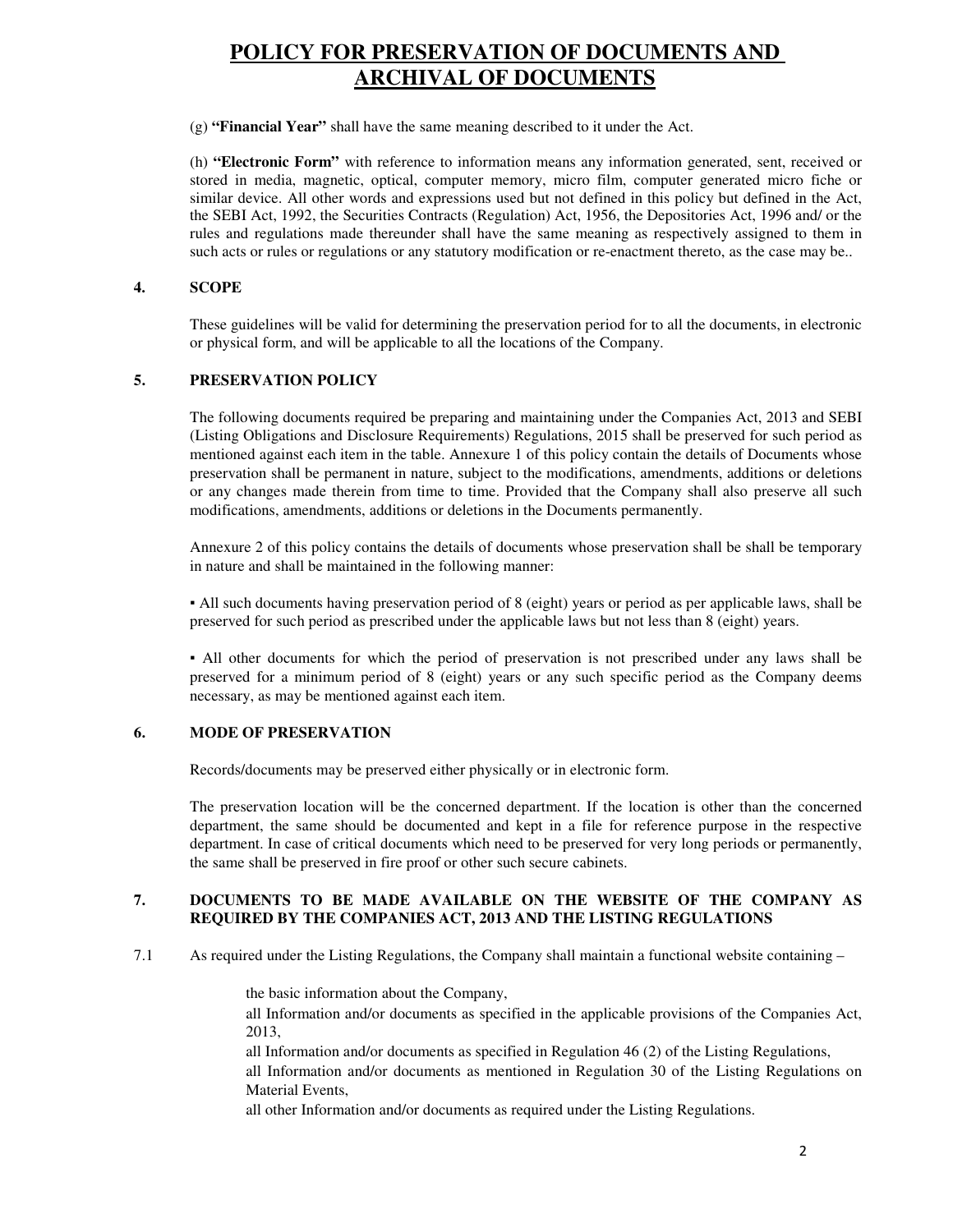- 7.2 The Company shall ensure that the contents of the website are correct
- 7.3 The Company shall update any change in the content of its website within two working days from the date of such change in content.
- 7.4 Information and/ or Documents that need to be made available under Regulation 30 of the Listing Regulations shall be made available on the website simultaneously with disclosure to Stock Exchanges.
- 7.5 The information and/or documents uploaded on the website shall be available for the current financial year and for the preceding five financial years.
- 7.6 Information and/ or Documents shall be arranged under proper heads and sub heads in such a manner that they can easily be located/ searched by the viewers, viz.

 The information and/or documents may be arranged financial year-wise with further segregation into the four quarters of the financial year.

All policies etc. or the information/ documents of a general nature can be clubbed together at one place.

#### **8. ARCHIVAL OF DOCUMENTS**

Documents maintained/preserved by the Company, as mentioned in the above paras, shall be maintained/ preserved in the following manner:

#### **Documents maintained in physical form:**

- 1. All information and/or documents pertaining to the current financial year and for one preceding financial year shall be kept handy and maintained in such a manner that their retrieval is easy and quick.
- 2. All documents pertaining to the period prior to the preceding financial year, shall be kept in good condition at least up to the minimum period specified for their maintenance / preservation as mentioned in the Annexure attached hereto. The said records should be also maintained in such a manner that their retrieval is easy and quick.

#### **Documents maintained in electronic form:**

- 1. All documents pertaining to the current financial year and for the preceding financial year shall be maintained on server, and backup be maintained on scheduled time and day. The documents shall be maintained in such a manner that their retrieval is easy and quick.
- 2. Back up of all documents pertaining to the period prior to the preceding financial year shall also be maintained on server in good condition at least up to the minimum period specified for their maintenance / preservation. The said records should be also maintained in such a manner that their retrieval is easy and quick.

Documents made available on the website of the company:

After the expiry of time mentioned in Clause 7.5 of this policy (i.e. five financial years preceding the current financial year), the information and/or document shall be removed from the main website. The Backup of said information and/or document, which is removed from the main website, shall be maintained/ preserved in the server for a minimum period of 3 years and after expiry of this period of 3 years, the backup may be permanently removed from the server.

### **9. DISPOSAL OF REGISTERS/DOCUMENTS**

The registers/documents mentioned above may be destroyed in accordance with the provisions contained in the Act and the SEBI Laws after approval of the Board and in the presence of the Company Secretary and the CFO. The Board shall review, at least once in every three years, the list of documents that may be destroyed. The Company shall maintain a Register of Records and Documents Destroyed, containing the particulars of the documents destroyed, the year to which it pertains, mode of destruction etc., each entry in this register shall be verified by the Company Secretary and countersigned by the CFO. The concerned employee shall be responsible for taking in to account the potential impact on preservation/destruction of the documents in their work area and their decision to retain/preserve/destroy documents pertaining to their area of work.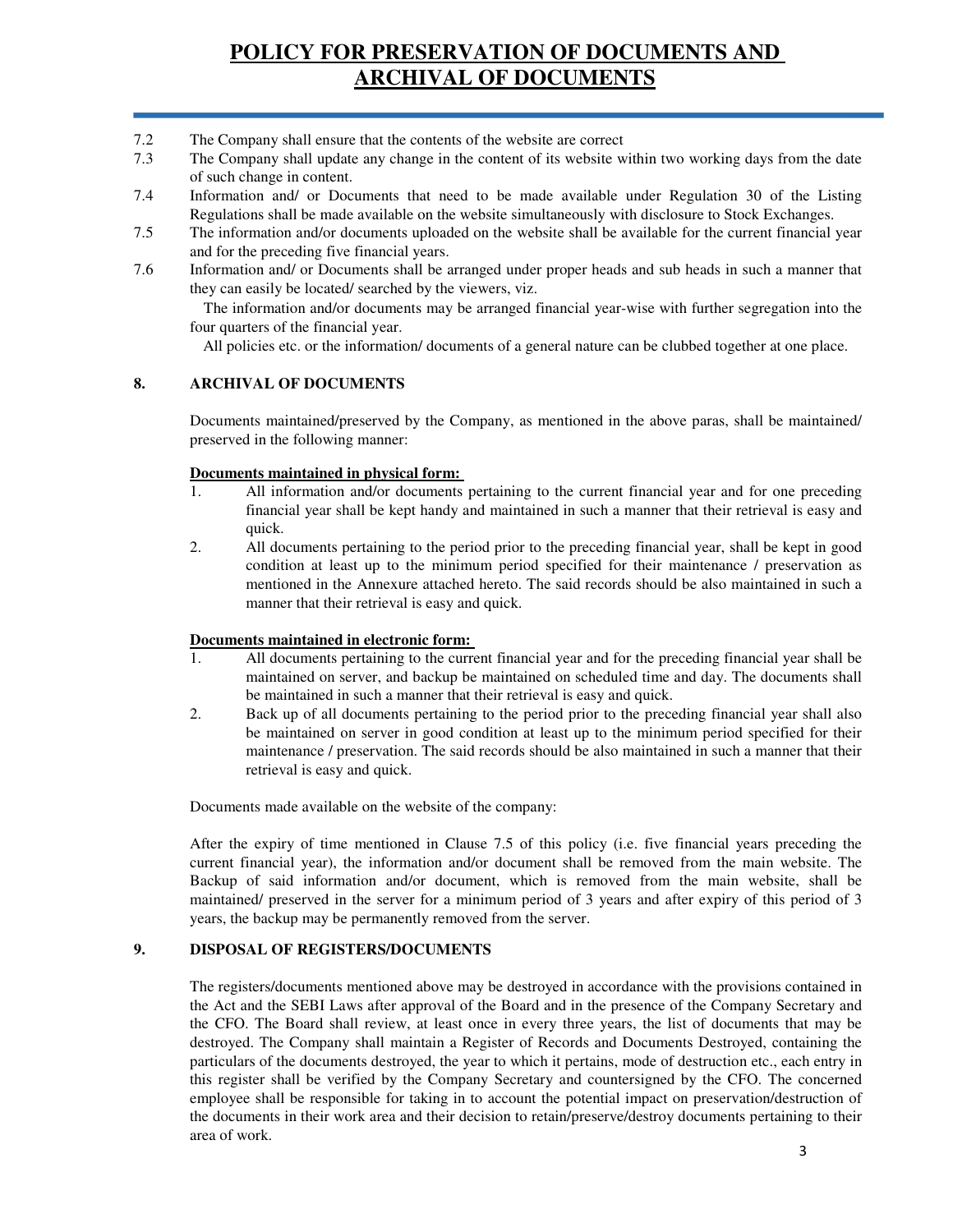#### **10. EXCLUSION**

Documents/records in respect of which any investigation/enquiry is pending, or in respect of which any legal proceeding is pending, or which is part of any legal dispute, are not covered under this policy.

## **11. DISCLOSURE**

This Policy shall be placed on the website of the Company.

### **12. REVIEW**

The policy has been approved by the Board of Directors of the Company. The Board, however, may review this policy as and when it deems appropriate. This policy is being formulated keeping in mind the applicable laws, rules, regulations and standards in India. If there is an amendment in such laws, rules, regulations and standards, allowing standards, then this Policy shall be deemed to have been amended to the extent of such amendment. Also, if due to subsequent amendment in the laws, this Policy or any part hereof becomes inconsistent with the law, the provisions of law shall prevail and this Policy shall be deemed to be amended to that extent.